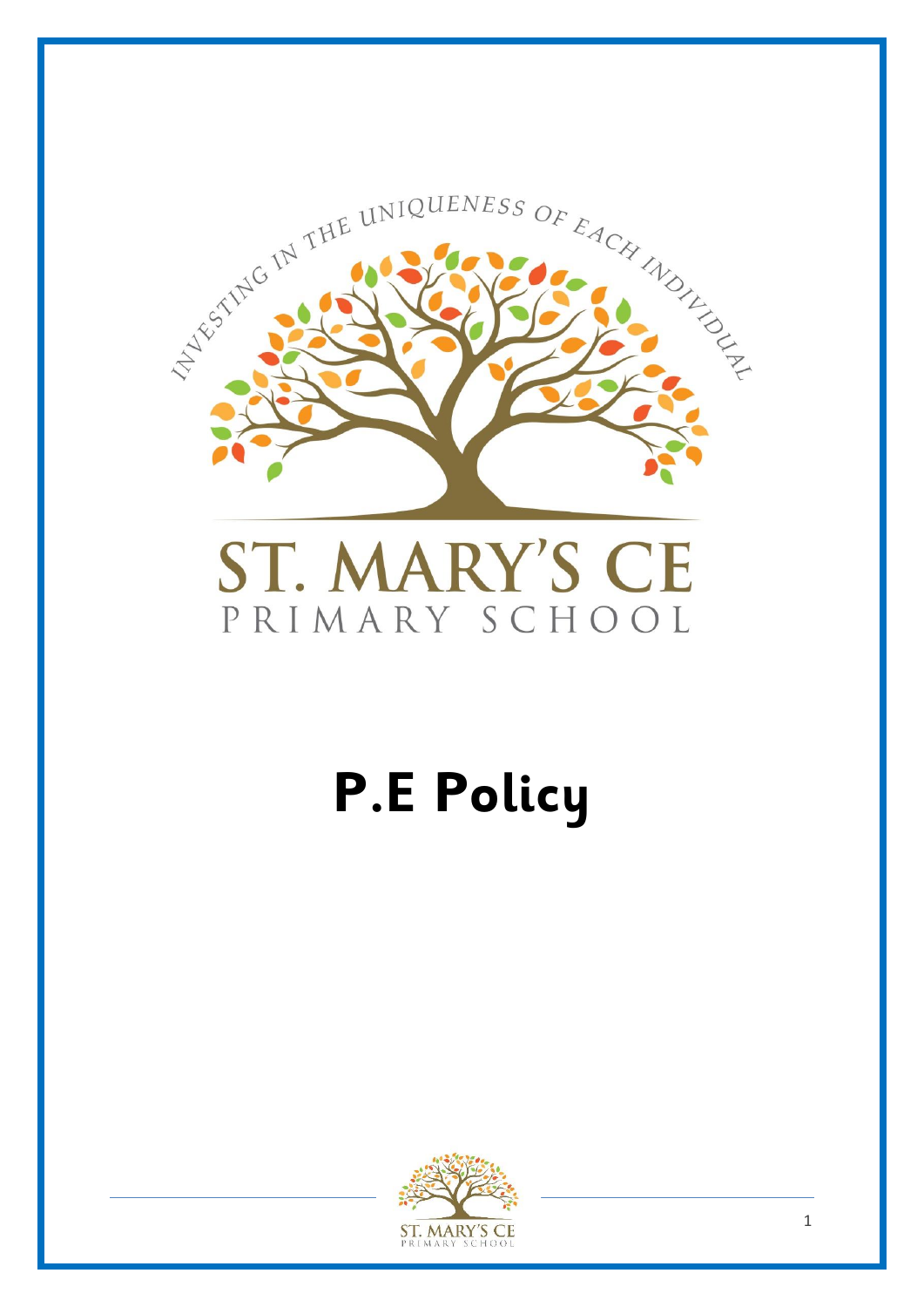# **Contents:**

#### **Statement of intent**

- 1. Legal framework
- 2. Roles and responsibilities
- 3. The early years foundation stage (EYFS)
- 4. Curriculum
- 5. Teaching and learning
- 6. Assessment and reporting
- 7. Cross-curricular links
- 8. Extra-curricular activities
- 9. PE kit
- 10. Behaviour
- 11. Health and safety
- 12. Reporting accidents
- 13. Equal opportunities
- 14. Monitoring and review

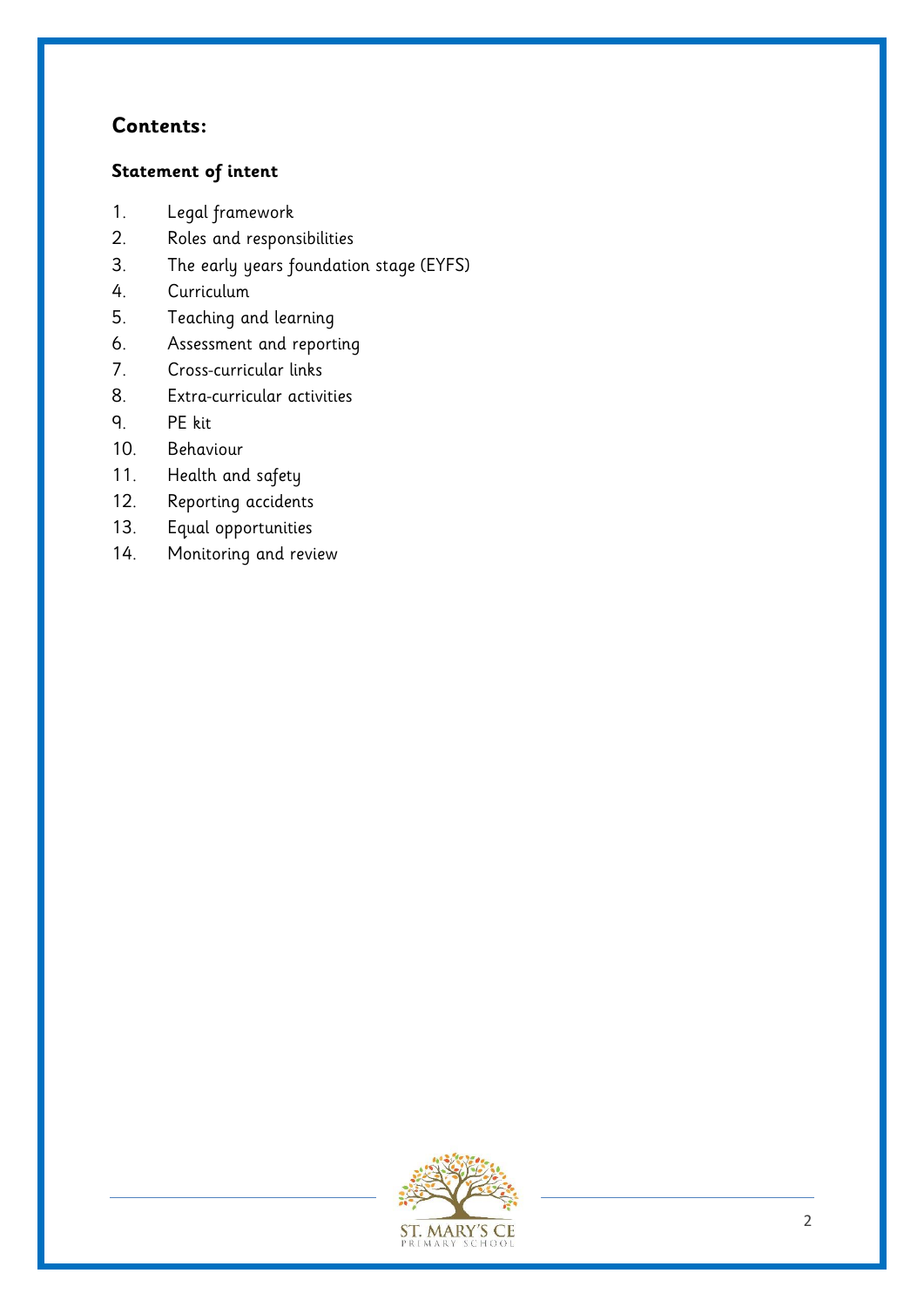#### **Statement of intent**

St Marys aims to provide opportunities for pupils to become physically confident in a way which supports their health and fitness. At the school, we embed the core values of the School Games and offer pupils the opportunity to compete in sports and other activities, in order to help build character and reinforce values such as fairness and respect.

PE lessons are taught with the following aims in mind:

- Meet the requirements of the national curriculum
- Promote a healthy lifestyle
- Encourage physical activity and exercise
- Build self-esteem, confidence and resilience
- Provide all pupils with access to the lesson
- Develop pupils' academic, social and physical ability
- Encourage good behaviour and respect amongst pupils
- Promote team work and cooperation amongst pupils

This policy outlines what pupils will be taught during PE lessons and how they are expected to behave, as well as the measures taken in order to ensure the health and safety of pupils, including role-specific responsibilities.

Article 29: Education must develop every child's personality, talents and abilities to the full. It must encourage the child's respect for human rights, as well as respect for their parents, their own and other cultures, and the environment.

**Next review date: April 2021**

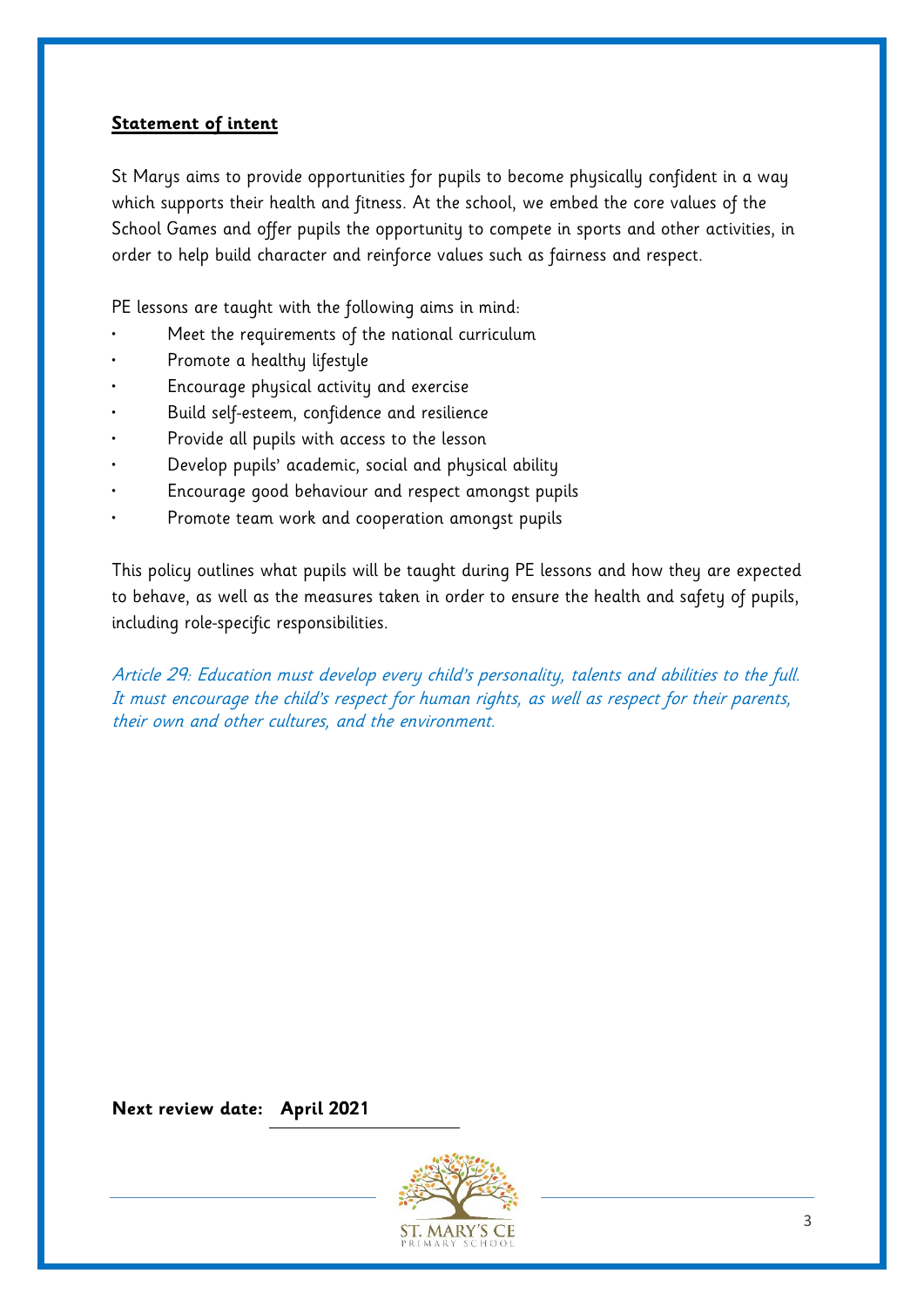## 1. **Legal framework**

- 1.1. This policy has due regard to legislation and guidance including, but not limited to, the following:
- Workplace (Health, Safety and Welfare) Regulations 1992
- Management of Health and Safety at Work Regulations 1999
- Health and Safety at Work etc. Act 1974
- DfE (2013 'Physical education programmes of study: key stages 1 and 2'
- DfE (2017) 'Statutory framework for the early years foundation stage'
- 1.2. This policy will be implemented in conjunction with the following school policies, documents and procedures:
- Health and Safety Policy
- Accident Reporting Procedure Policy
- Adverse Weather Policy
- First Aid Policy
- Uniform Policy
- **LGBT Policy**
- Primary School Uniform Assistance Policy
- Pupil Accident Log
- Pupil Code of Conduct
- Changing Rooms Risk Assessment
- Staff Code of Conduct

### 2. **Role and responsibilities**

#### 2.1. The **headteacher** is responsible for:

- Appointing an appropriate PE coordinator.
- Ensuring that appropriate procedures are in place for the reporting and managing of accidents.
- Ensuring effective health and safety procedures are in place, and that the appropriate safety measures are taken.
- Ensuring all necessary risk assessments have been undertaken.
- Ensuring that teaching standards are maintained and the effectiveness of the teaching of the subject is monitored.
- Liaising with the PE coordinator regarding the spending and impact of the PE and sport premium funding.

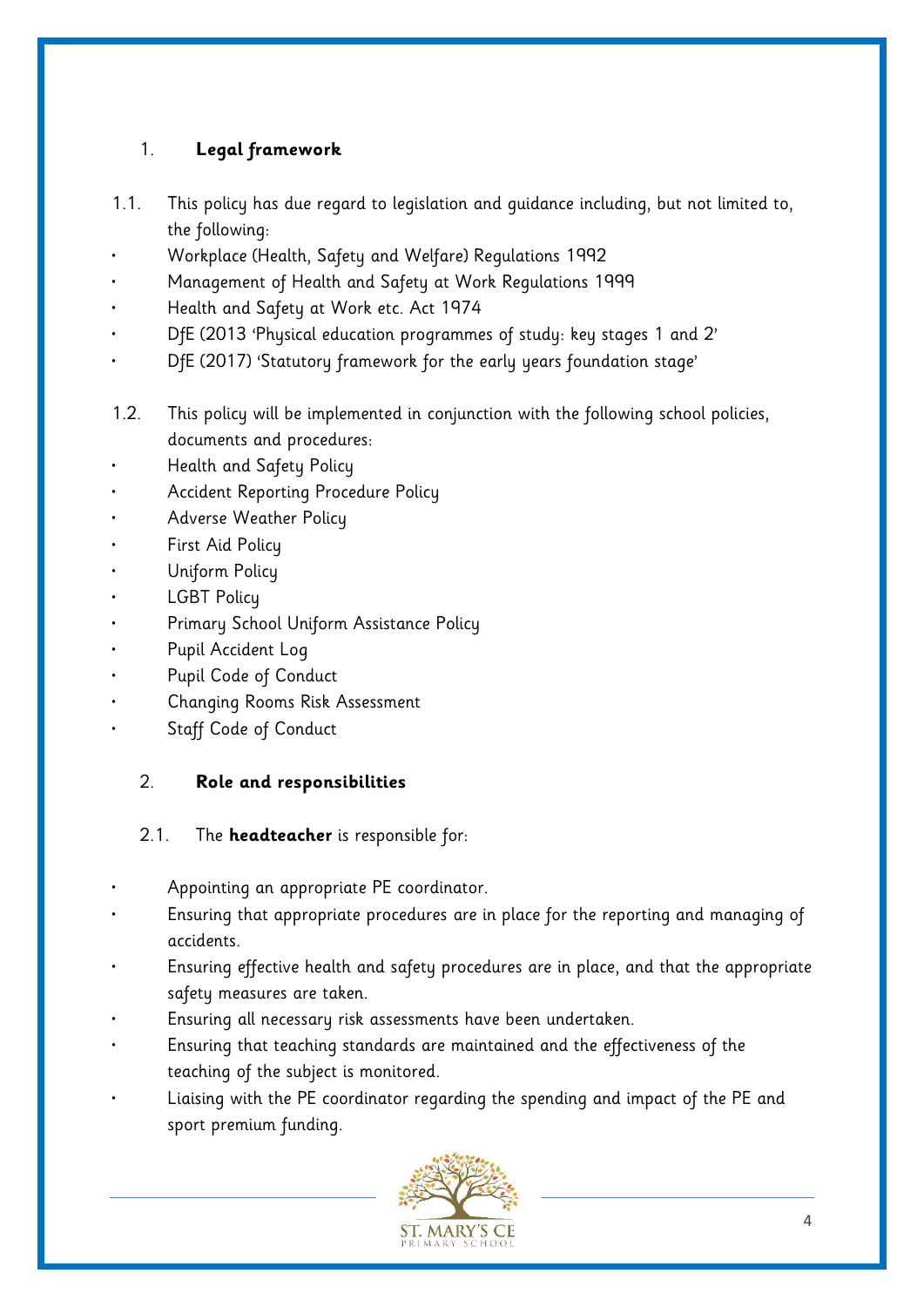• Ensuring that the use of the PE and sport premium is effectively communicated to the governing board.

- 2.2. The **PE coordinator** is responsible for:
- The overall implementation of this policy.
- Liaising with staff members to develop an effective PE timetable.
- Producing a flexible and appropriate scheme of work.
- Supporting staff members in all aspects of the curriculum.
- Creating an action plan at the start of each school year, identifying any areas of improvement within the subject which need to be addressed.
- Maintaining and replacing equipment.
- Ensuring the areas of the premises used for PE lessons are safe and clear of obstructions or other hazards.
- Monitoring the teaching of PE at the school, ensuring that high standards are consistently maintained.
- Undertaking the necessary risk assessments, and ensuring that the details of any PErelated accidents are recorded, including the action taken and the health and safety procedures followed.
- Maintaining records relating to the teaching of PE, including lesson plans, accident logs and risk assessments.
- Attending any necessary training, in order to help inform future developments of the subject at the school.
- Keeping up-to-date with any changes in the subject area.
- Ensuring that the school provides extra-curricular opportunities to pupils, further developing the skills learnt during their PE lessons.
- Liaising with the senior leadership team (SLT) and other relevant staff members regarding the use of the PE and sport premium.
- 2.3. Staff members involved in the teaching of PE are responsible for:
- Acting in accordance with the school's Health and Safety Policy.
- Reporting accidents and other incidents in line with the school's Accident Reporting Procedure Policy.
- Participating in any necessary training or CPD.
- Keeping up-to-date with changes within the subject area.
- Acting in accordance with the Staff Code of Conduct.
- Making informed decisions regarding whether the weather conditions are suitable for the planned lesson, and ensuring alternative appropriate arrangements are in place.
- Ensuring that privacy is given to pupils whilst they change for PE lessons.
- Providing an appropriate level of assistance, where necessary, to pupils changing for PE lessons, in line with the Primary School Uniform Assistance Policy.

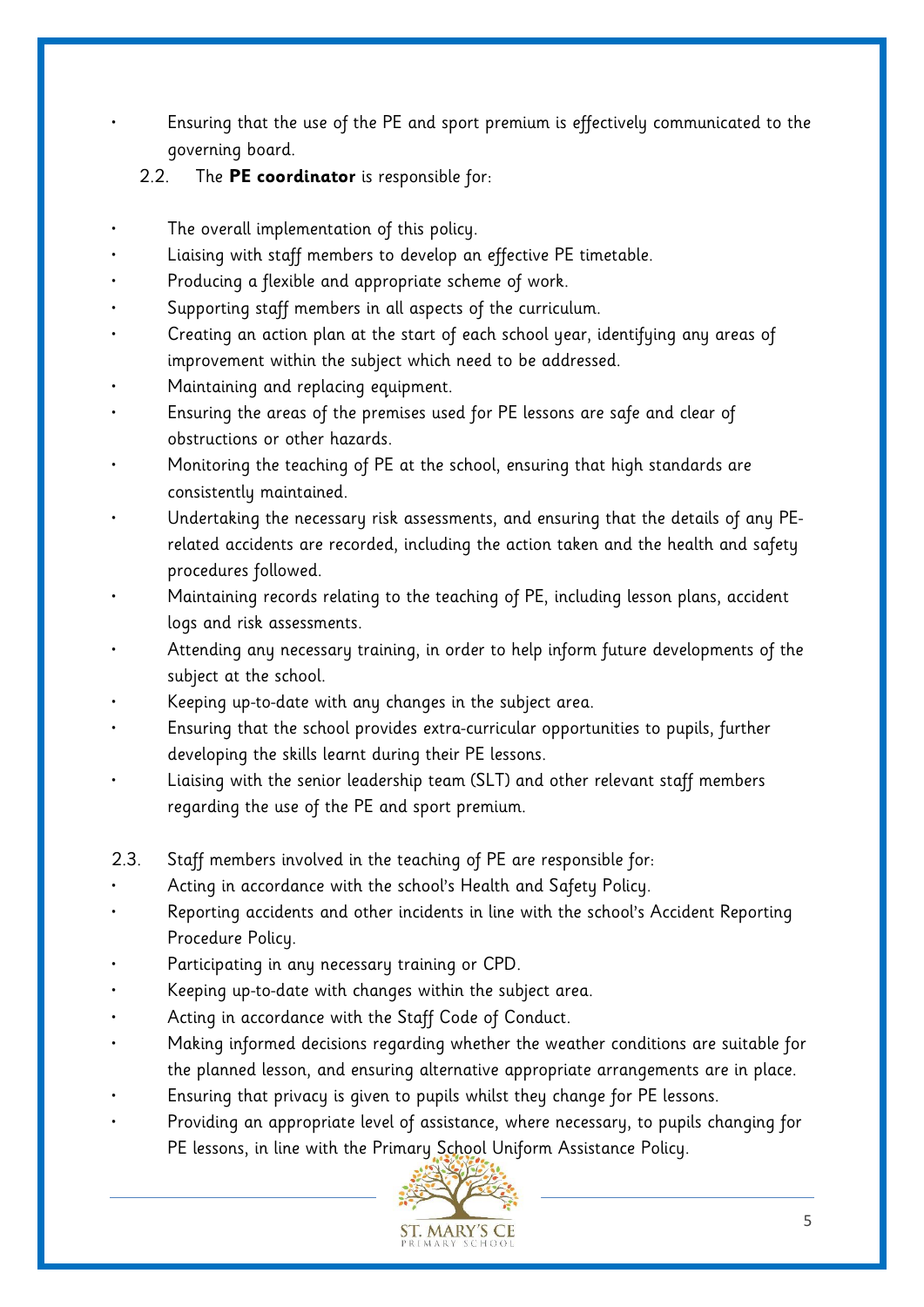#### 2.4. **Parents are responsible for:**

- Providing their child with the necessary PE kit.
- Providing their child with appropriate footwear for PE classes.
- Ensuring that, where necessary, a doctor's note or similar evidence is provided when their child cannot participate in PE lessons.

#### 2.5. **Pupils are responsible for:**

- Acting in accordance with the Pupil Code of Conduct at all times.
- Making themselves familiar with this policy.
- Bringing their PE kit to school on the appropriate days.
- Notifying their teacher of any reason why they should not participate in PE lessons and providing appropriate evidence, where necessary.

#### 3. **The early years foundation stage (EYFS)**

- 3.1. Physical development will be encouraged as an integral part of work for pupils in the EYFS, teaching them how to control their movements and become competent movers.
- 3.2. Pupils' fundamental movement skills are developed during the EYFS, laying a foundation for future PE lessons.
- 3.3. Particular areas of focus will include movement, balance and the use of PE equipment, including gymnastic apparatus, floor mats and sports equipment, such as bats and balls.
- 3.4. Pupils' physical development will relate to the objectives of the early learning goals, which are set out in the DfE's 'Statutory framework for the early years foundation stage', including :
- Developing good control and coordination of large and small movements, moving confidentiality in a range of ways and negotiating space safely.
- Handling equipment and resources effectively.
- Developing an understanding of and talking about good health, including exercise and healthy diets.
- Managing basic hygiene and personal needs successfully, including dressing and going to the toilet independently.
- Playing co-operatively, taking turns with others.
- Participating in new activities and verbally explaining why they like some activities more than others.
- Independently choosing the resources they need for their chosen activities.
- Working as part of a group and independently, understanding and following rules.
- Demonstrating an ability to follow instructions involving several ideas or actions.
- Counting reliably with numbers from one to 20, such as keeping score during sporting activities.

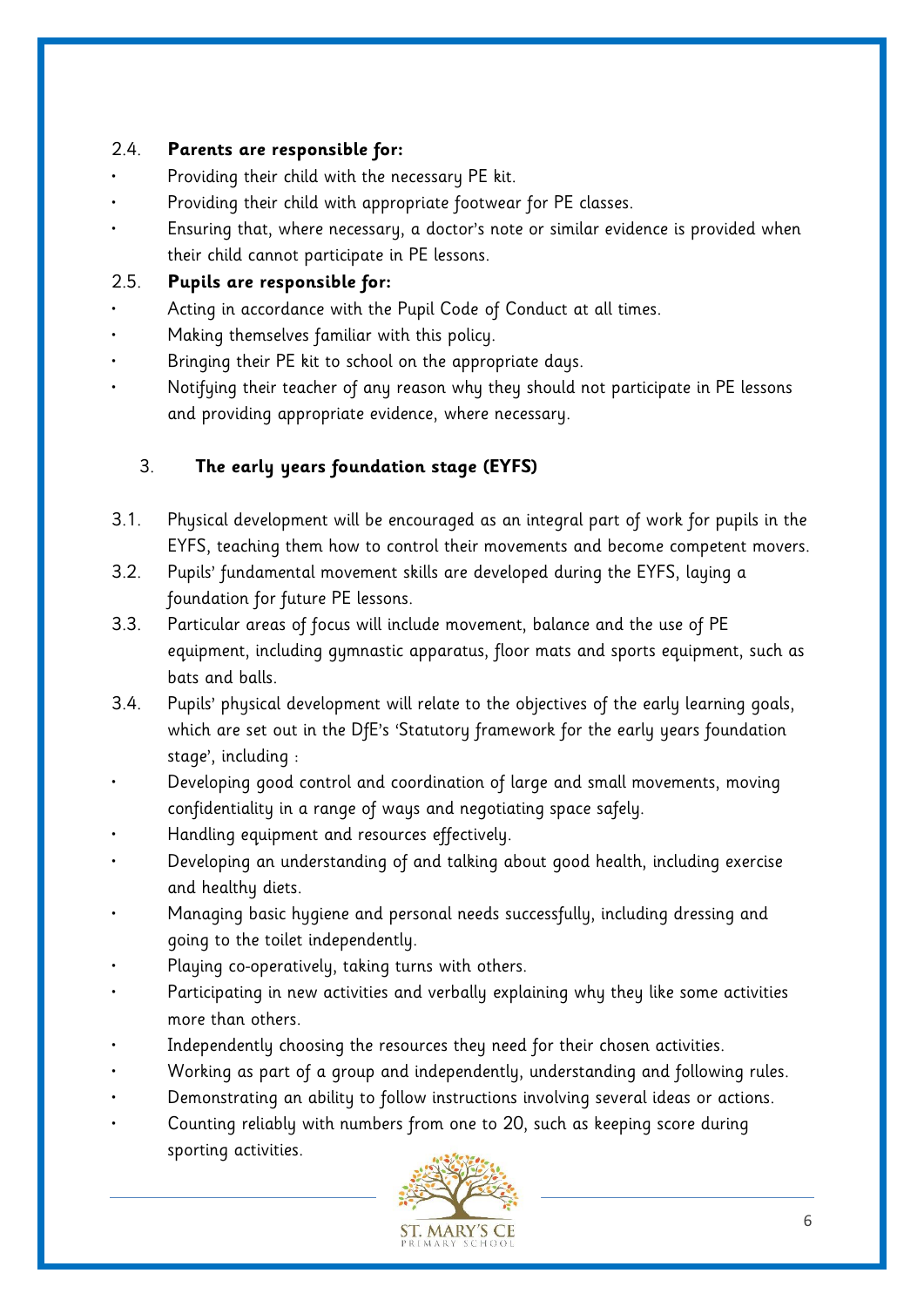• Demonstrating an understanding of measurements, such as the use of metres during races.

- 3.5. All pupils within the EYFS will be given the opportunity to undertake activities that provide appropriate physical challenge, both indoors and outdoors, whilst using a range of resources and equipment.
- 3.6. EYFS will have two PE lessons per week, one which will be outdoor play, weather permitting, and the other which will take place in the school hall.
- 3.7. An EYFS profile will be completed for each pupil in the final term of the year in which they reach age five.

#### 4. **Curriculum**

- 4.1. During KS1, pupils will be taught to:
	- Master basic movements, including running, jumping, throwing and catching, whilst developing their agility, balance and coordination, beginning to apply applying these in a range of activities.
- Participate in team games, developing simple tactics for attacking and defending.
- Perform dances using simple movement patterns.
- 4.2. During KS2, pupils will be taught to:
- Use running, jumping, throwing and catching in isolation and in combination.
- Play competitive games, modified where appropriate, and apply basic principles suitable for attacking and defending, for example, through netball, football, hockey and tennis.
- Develop flexibility, strength, technique, control and balance through activities such as gymnastics and athletics.
- Perform dances using a range of movement patterns.
- Participate in outdoor and adventurous activities, both individually and within a team.
- Compare their performances with their previous ones and demonstrate improvement to achieve their personal best.
- 4.3. In relation to swimming, pupils within KS1 and KS2, will be taught to:
- Swim competently, confidently and proficiently over a distance of at least 25 metres.
- Use a range of strokes effectively, such as front crawl, backstroke and breaststroke.
- Perform safe self-rescue in different water-based situations.

#### These aims promote and ensure that the following articles of the Rights of the Child are adhered to and respected

*Article 29 (goals of education) Education must develop every child's personality, talents and abilities to the full. It must encourage the child's respect for human rights, as well as respect for their parents, their own and other cultures, and the environment.*

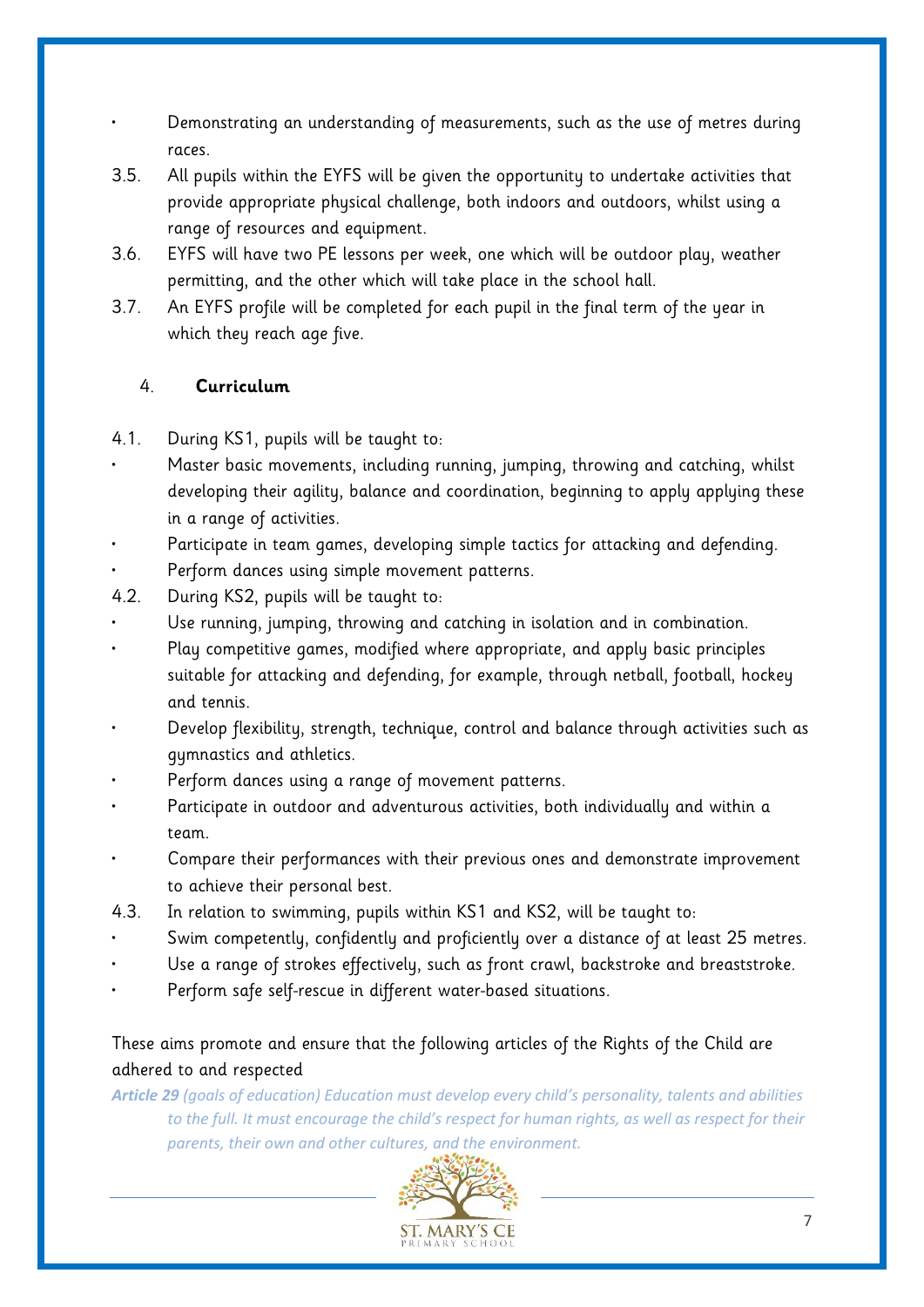#### 5. **Teaching and learning**

- 5.1. All lessons will be planned and taught in line with the scheme of work, as developed by the PE coordinator, ensuring that potential for pupils' progression is planned into the scheme of work.
- 5.2. Lessons and activities will build upon pupils' prior learning, developing their skills, knowledge and understanding within each activity area.
- 5.3. The school creates long-term, medium-term and short-term plans for delivery of the PE curriculum – these are as follows:
- Long-term: Includes the PE topics for each term during the key stage
- Medium-term: Includes the details of work studied each month
- Short-term: Includes the details of work studied during each lesson
- 5.4. The PE coordinator is responsible for reviewing and updating long-term and mediumterm plans, and communicating these to teachers.
- 5.5. Teachers are responsible for reviewing and updating short-term plans and building on the medium-term plans, taking into account pupils' needs and identifying the methods through which topics could be taught.
- 5.6. All relevant staff members are briefed on the school's planning procedures as part of their staff training.
- 5.7. Where appropriate, a sports coach will lead the lesson or teach alongside the teacher.
- 5.8. Pupils will be taught through a mixture of whole-class, group and individual activities, ensuring that tasks are suitable for pupils' abilities.
- 5.9. Pupils will be encouraged to evaluate their own performance, as well as the performance of others.
- 5.10. Pupils will be given the opportunity to both collaborate and compete with each other during lessons.
- 5.11. The PE coordinator will act as the first point of contact for staff members planning PE lessons or sporting events.
- 5.12. A variety of resources, including indoor and outdoor sporting equipment, will be used to provide a range of challenge for pupils.
- 5.13. Staff members involved in the teaching of PE will have access to PE resources, including sporting equipment and specialist literature, at all times.
- 5.14. PE resources will be booked in advance and authorised for use by the PE coordinator prior to use.
- 5.15. Where a pupil is unable to participate in a lesson, the teacher will set them another related task, such as being score counter or equipment manager.

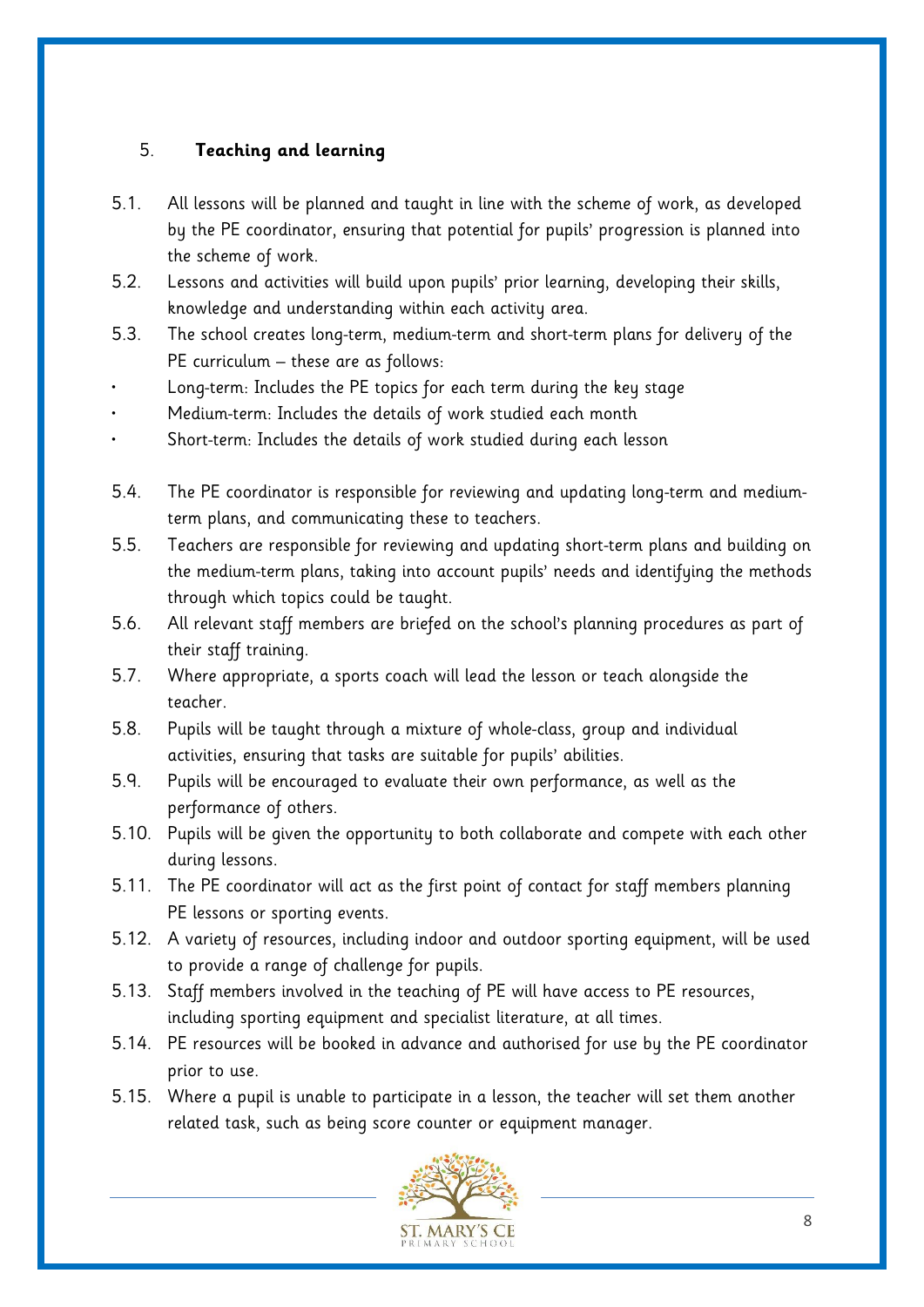#### 6. **Assessment and reporting**

- 6.1. Pupils will be assessed through observations made during lessons.
- 6.2. Teachers will record the progress of pupils against the learning objectives for the lesson.
- 6.3. Throughout the year, teachers will plan on-going assessment opportunities in order to gauge whether pupils have achieved the key learning objectives.
- 6.4. Individuals' assessment information will be recorded to help pupils' future teachers plan appropriate work for them and assist in the assessment of pupils' progress each year.
- 6.5. Pupils will be assessed as emerging, expected or greater depth.
- 6.6. Annual assessments of each pupil will be used to inform parents of their child's progress and attainment.
- 6.7. Parents will be provided with a written report about their child's progress during the Summer term every year. This will include information on pupils' attitudes towards PE, understanding of methods, investigatory skills and the knowledge levels they have achieved.
- 6.8. Verbal reports will be provided at parent-teacher interviews during the Autumn and Spring terms.
- 6.9. The progress of pupils with SEND will be monitored by the SENCO.
- 6.10. A record will be kept of when a pupil is unable to participate in a lesson, along with any evidence supplied. If this becomes a regular occurrence, a meeting will be set up between the teacher, the pupil and their parents.

#### 7. **Cross-curricular links**

- 7.1. Wherever possible, the PE curriculum will provide opportunities to establish links with other curriculum areas.
- 7.2. English
	- Pupils are encouraged to describe what they have done and to discuss how they might improve.
- 7.3. Mathematics
- Pupils further develop their counting skills by keeping score during team games.
- Pupils are encouraged to measure and record what they do accurately, for instance, how far they can throw a ball.
- 7.4. PSHE
- The benefits of exercise and healthy eating are explained to pupils.
- Pupils are encouraged to make informed choices about their lifestyle.
- The opportunity to act as team leader or part of a team is provided.
- Pupils' self-esteem is promoted.

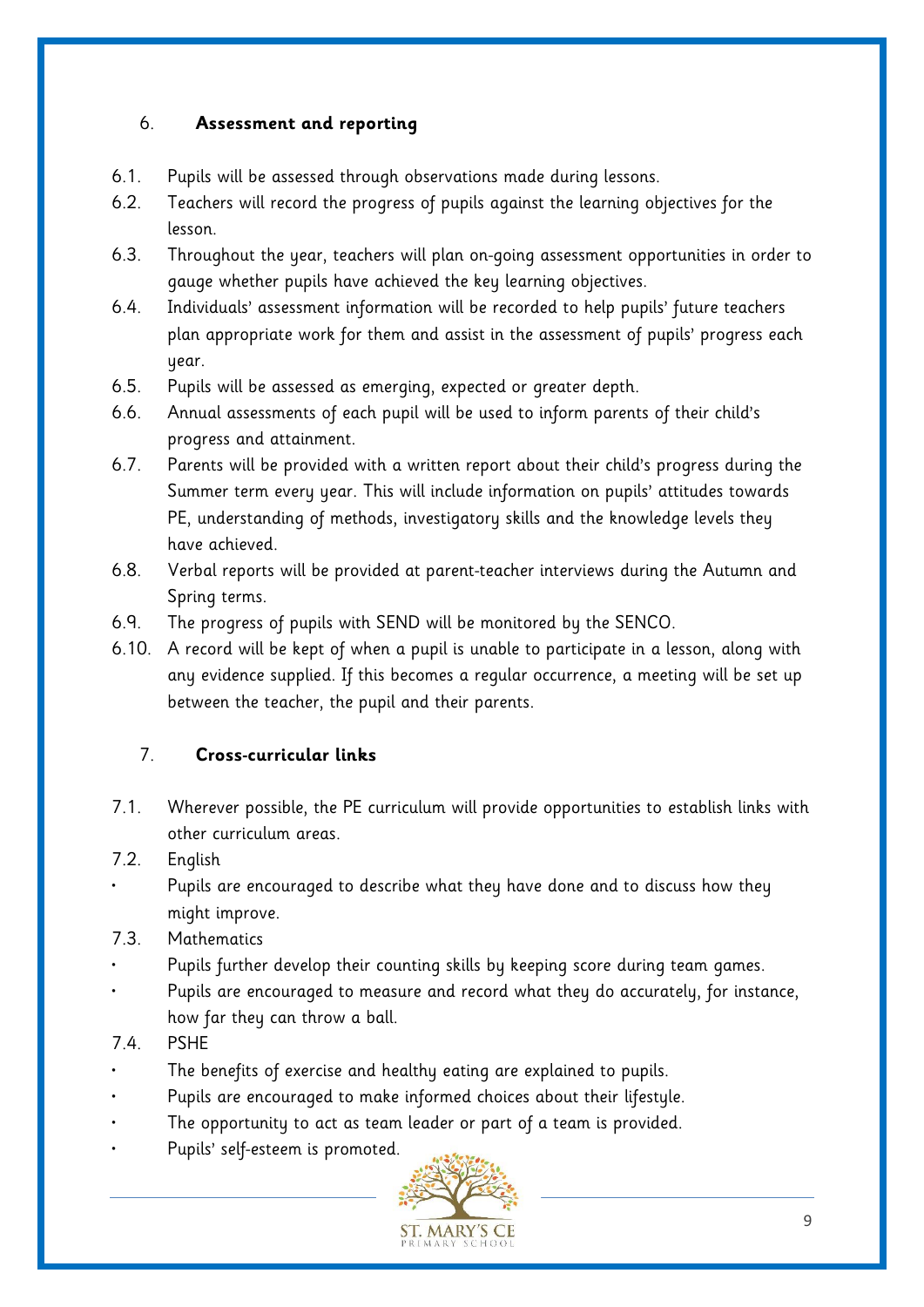- 7.5. Spiritual, moral, social and cultural development
- Pupils learn to express their feelings in a healthy way.
- Team and group activities develop pupils' social skills and help them to cooperate with other people outside of their friendship group.
- Pupils are encouraged to respect other pupils' levels of ability.

#### 8. **Extra-curricular activities**

- 8.1. St Mary's provides pupils with the opportunity to participate in a range of extracurricular activities in order to further develop their skills.
- 8.2. Extra-curricular opportunities are provided to pupils with the aim of allowing them to put into practice the skills they have developed in lessons, as well as foster a sense of cooperation among pupils, whilst introducing a competitive element to team games.
- 8.3. There are a variety of PE-related extra-curricular activities for pupils to participate in outside of school hours including the following:
- **Athletics**
- **Football**
- **Netball**
- Dance
- 8.4. External sports coaches will lead activities and clubs, where appropriate.
- 8.5. At the beginning of each term, parents will be made aware of the extra-curricular activities on offer at the school via the school newsletter and website.
- 8.6. The school participates in regular sporting events against other schools –pupils and parents will be made aware of these fixtures with due notice.
- 8.7. Participation and success of extra-curricular events, such as sporting competitions, will be celebrated during assemblies.
- 8.8. All teaching staff will actively encourage pupils to be physically active outside of school.

#### 9. **PE kit and changing rooms**

- 9.1. During PE lessons, pupils are expected to wear the following:
- White shorts or jogging bottoms
- T-shirt emblazoned with the school logo
- Black pumps or trainers
- 9.2. During cold weather, pupils will be allowed to wear their school jumpers, or coats, as appropriate.
- 9.3. During swimming lessons, pupils are expected to wear the following:

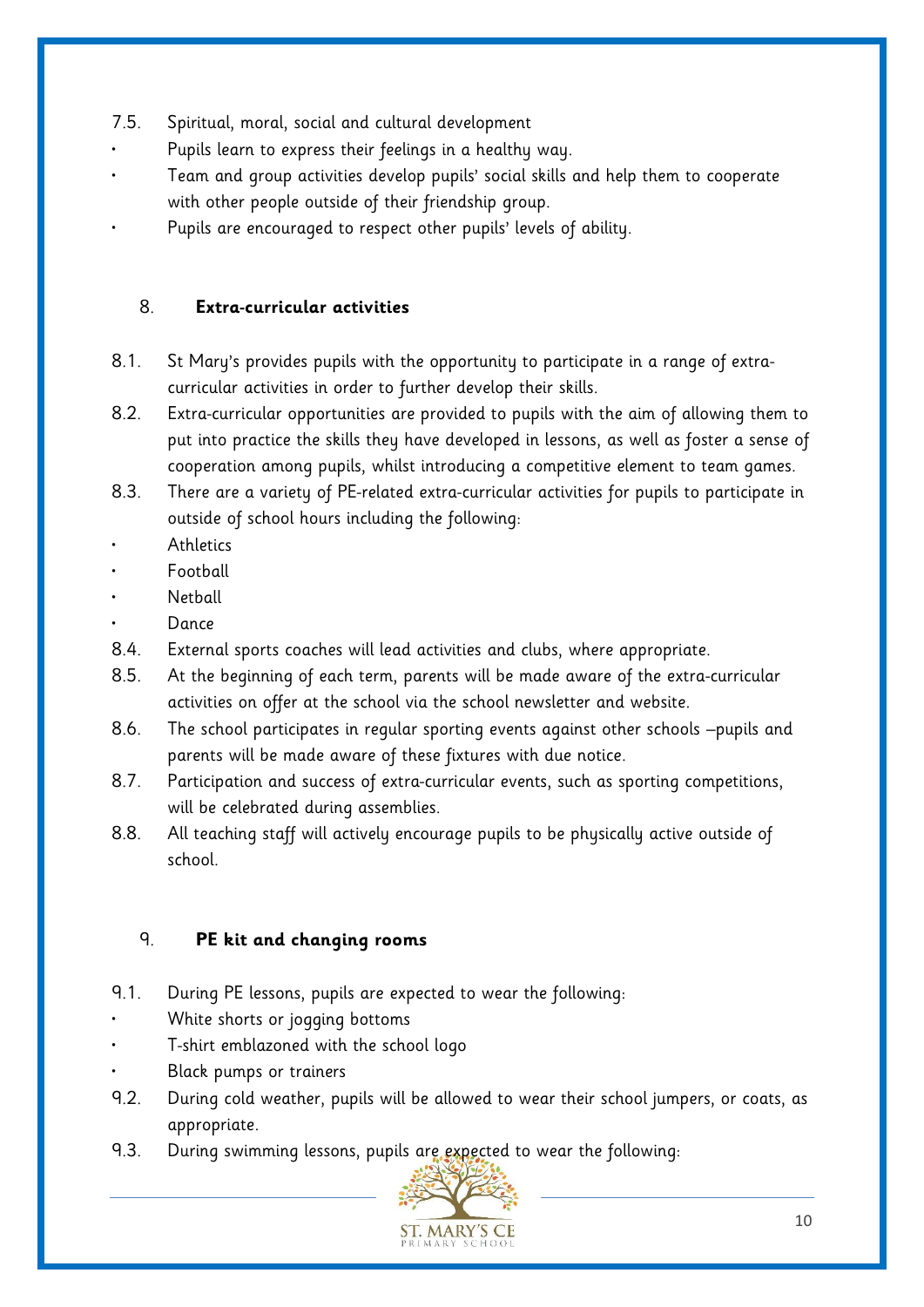- One piece bathing suit
- Swimming cap for pupils with long hair
- Goggles (optional)
- 9.4. Staff members will lead by example by wearing appropriate clothing when teaching PE, such as trainers and joggers.
- 9.5. All potentially dangerous jewellery, such as earrings, will be removed before PE lessons. Jewellery which cannot be removed will be taped over.
- 9.6. In relation to swimming lessons, if a child's jewellery cannot be removed, they will not be able to participate in the lesson.
- 9.7. All long hair is tied back for PE lessons.
- 9.8. Activities such as gymnastics and dance will be undertaken in bare feet.
- 9.9. The school will stock spare hair bands and PE kits for pupils who forget theirs.
- 9.10. In the event that a pupil repeatedly forgets their PE kit, a letter will be sent home.
- 9.11. Only staff members of the same sex as the pupils will be allowed in the changing rooms.
- 9.12. Pupils who identify as transgender will be allowed to get changed in the disabled toilet facilities instead.
- 10. Behaviour
- 10.1. Pupils will act in accordance with the school's Pupil Code of Conduct.
- 10.2. Pupils will be made aware of the expected behaviour for handling PE equipment and resources.
- 10.3. Pupils will be made aware of how misbehaving during PE lessons and using equipment in the incorrect manner can be dangerous.
- 10.4. During PE lessons, pupils are expected to act in the same manner as any other lesson, showing respect to staff members and other pupils.
- 10.5. Any pupils behaving in an inappropriate manner will be subject to the disciplinary measures outlined in the Behavioural Policy.
- 10.6. In the event of severe behaviour, such as purposely hurting another pupil, the offending pupil will be sent to the headteacher, and may be subject to the school's Exclusion Policy.
- 10.7. In the event of misbehaviour causing harm or serious disruption, the pupil's parents will be notified of the incident at the end of the school day.
- 11. Health and safety
- 11.1. Pupils will be taught about physical-activity-related health and safety, as well as sport-specific safety, as part of the PE curriculum.
- 11.2. Pupils are encouraged to consider their own safety, as well as the safety of others, at all times.
- 11.3. First aid boxes will always be accessible during PE lessons.
- 11.4. All staff members involved in the teaching of PE will undergo basic health and safety training as part of their induction.

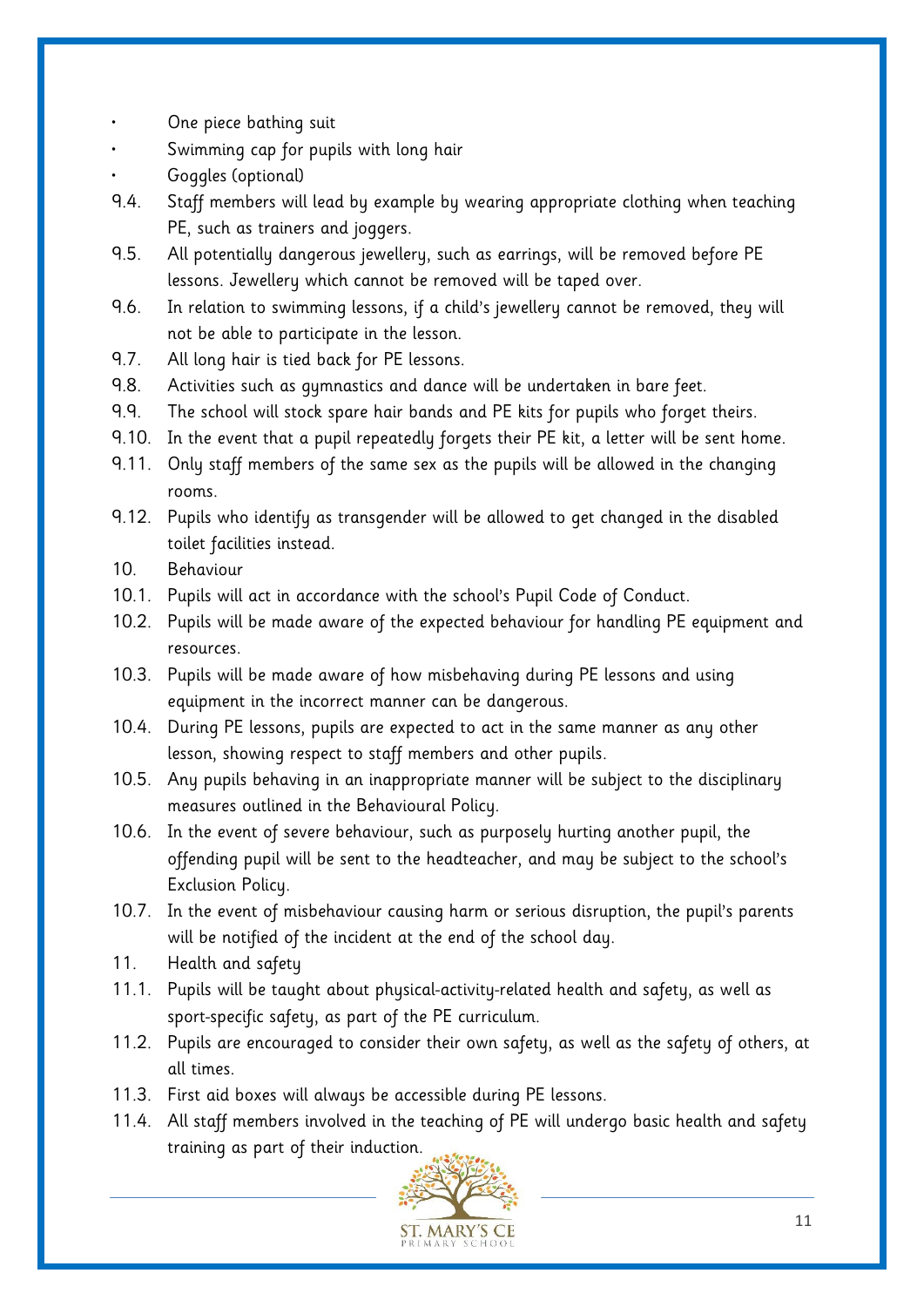- 11.5. The PE coordinator is responsible for reporting any concerns to the school's health and safety officer.
- 11.6. In order to minimise risk during PE lessons, teachers will carry out informal risk assessments of every lesson planned.
- 11.7. All completed risk assessments will be given to the PE coordinator for authorisation; the headteacher will also be provided with a copy.
- 11.8. Where pupils will be attending an off-site sporting or PE-related event, the PE coordinator is responsible for completing a risk assessment for the event.
- 11.9. Swimming lessons will always be taught by a specialist swimming teacher.
- 11.10. The PE coordinator will check the conditions and appropriateness of PE resources on a termly basis, restocking equipment as required.
- 11.11. Resources and equipment will be checked by staff members before use, with any faults or concerns reported to the PE coordinator as soon as possible.
- 11.12. Damage to PE equipment will be reported to the PE coordinator as soon as possible and, where the damage could cause injury, the equipment is immediately taken out of use.
- 11.13. Pupils will not have access to PE resources and sporting equipment unless appropriately supervised.
- 11.14. All PE equipment and resources will be safely stored, within a secure storage area, within the school hall or shed.
- 11.15. Pupils will be taught how to handle PE equipment and resources safely.
- 11.16. Pupils will help staff members to move and set up PE equipment.
- 11.17. In relation to swimming lessons or a lesson where bare feet are required, if a pupil has a verruca or wart, they must notify the staff member leading the lesson of this prior to the start of the lesson.
- 12. Reporting accidents
- 12.1. Accidents will be reported in accordance with the Accident Reporting Procedure Policy.
- 12.2. All accidents and near-misses will be recorded, in writing, in the Pupil Accident Log.
- 12.3. Staff members are responsible for identifying the cause of the accident and taking any necessary action in order to minimise the risk of an accident reoccurring.
- 12.4. Treatment to injuries will only be administered by staff members who are first aid trained.
- 12.5. Where required, further medical attention will be sought from the local doctors or hospital.
- 12.6. In the event that a pupil has an accident causing minor injury, such as a or scrape, the school will notify the pupil's parents of the incident at the end of the school day.
- 12.7. In the event that a pupil has an accident causing potentially serious or major injury, such as a broken bone or concussion, the school will notify the pupil's parents immediately.